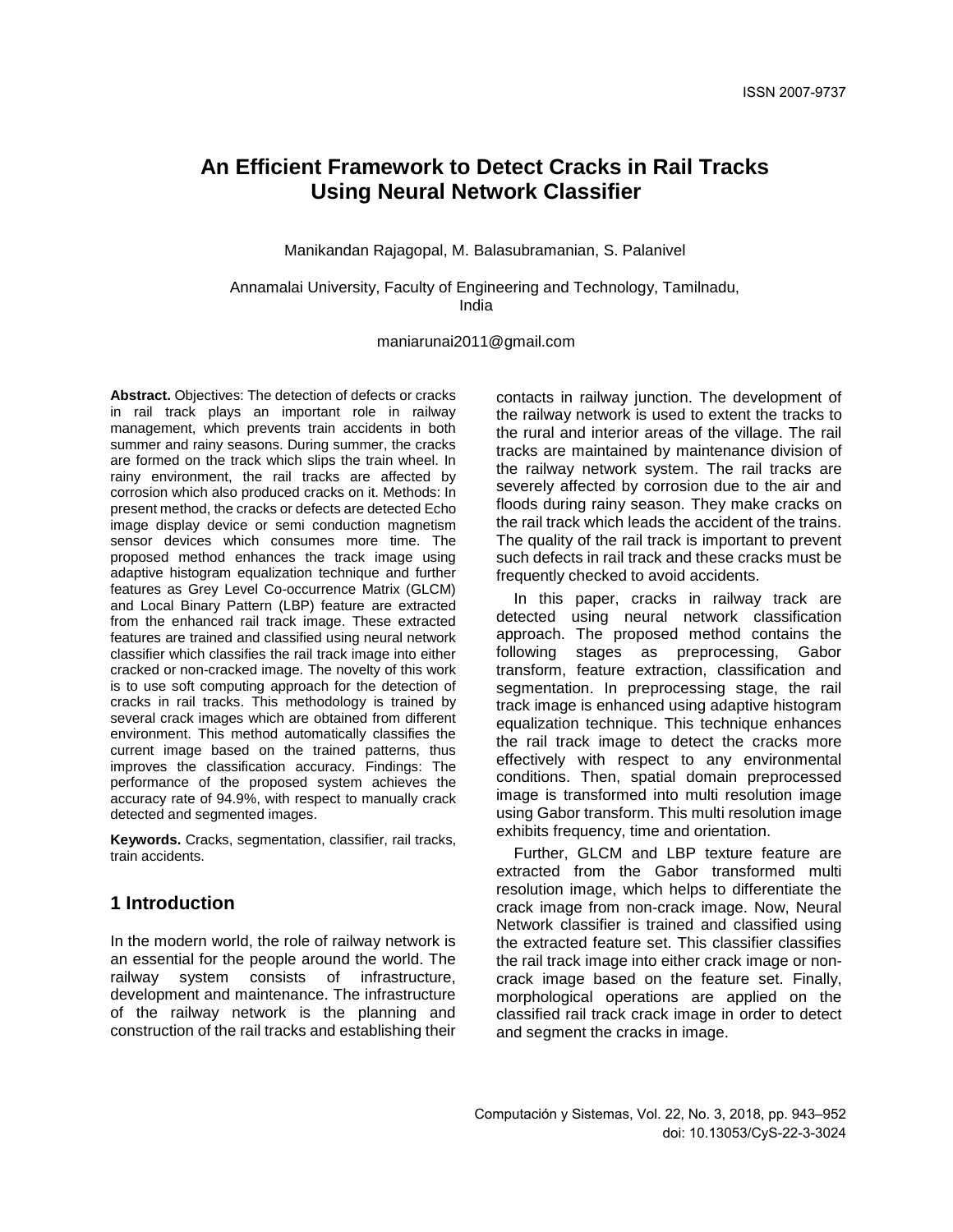

**Fig. 1.** Rail track capturing





a)





b)

**Fig. 2.** Rail track images (a) Normal (b) with Cracks

**Table 1.** Line Camera

| <b>Specifications</b> | <b>Parameter values</b>                 |  |  |
|-----------------------|-----------------------------------------|--|--|
| Sensor in Camera      | Charge Coupled Device (CCD) linear type |  |  |
| Pixel size            | $10*10 \; \text{µm}$                    |  |  |
| Pixel distance        | $10 \mu m$                              |  |  |
| Camera frequency      | 50 MHz                                  |  |  |

The rail track recording or capturing equipment consists of light source and line camera. This recording equipment is slowly moved over the rail track. At this time, the light source generates the light which is passed over the rail track. This light is passed over both the tracks of rail. The line camera which is placed at the rear of the image

capturing equipment captures the images of the rail tracks. The specifications of the line camera are illustrated in Table 1.

The cracks in rail track are formed due to the overloading, corruption by environmental parameters such as wind, flood, and noises. These cracks lead to the train accidents when the train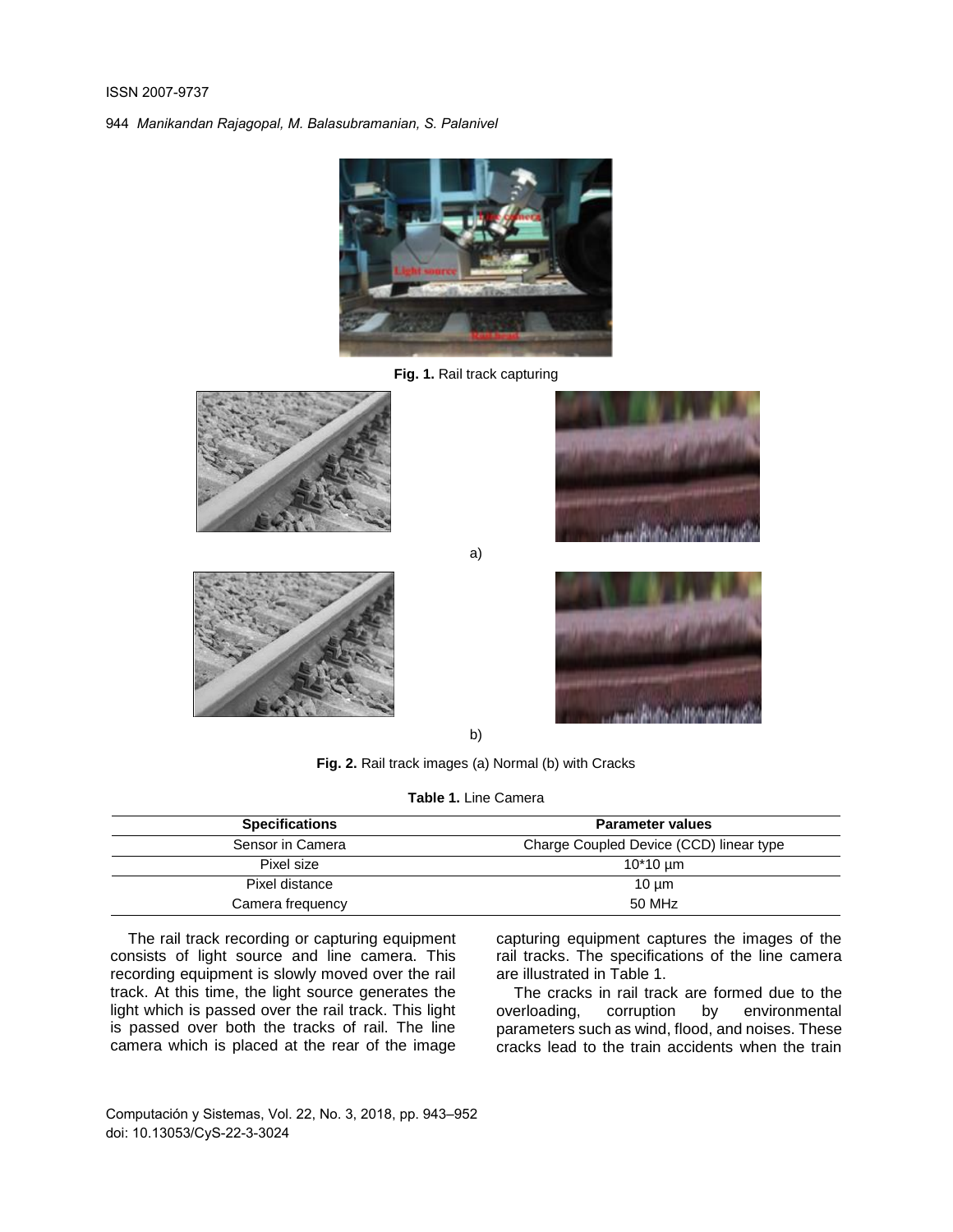passes on the cracked track. Figure 2(a) shows the normal rail track which does not contain any cracks on it and Figure 2(b) shows the rail track which contains cracks on it. It is very clear from Fig.2 (b), the cracks are redundant portion in rail track and they are developed due to the continuous passage of train on it.

The detection of rail crack in track is achieved by railway operators and lot of conventional techniques was proposed to detect the cracks in railway track. In concentional methods, Echo image display device or semi conduction magnetism sensor devices are used to detect these defects.

It has several limitations as slow processing and it is not suitable for low-resolution rail track images. These limitations are overcome by proposing an automated defect detection system using classification approach in this paper. The methodology proposed in this paper uses neural network classifier, which detects the cracks in rail track image using the features of the cracked and non-cracked samples of the rail track images.

This paper is organized as, Section 2 discusses various conventional techniques to detect the defects in rail tracks, Section 3 proposes an efficient technique to detect the cracks in rail track using classifiers, Section 4 discusses the experimental results and Section 5 concludes the paper.

## **2 Literature Survey**

Marino et al. [1] used hexagonal technique and two multilayer perceptron neural classifiers to inspect the bolt system in real time rail track image. The authors achieved 95% of accuracy for the detection and classification of bolts, which connected tracks in continuous rail. Thomas et al. [2] detected rolling contact fatigue type of cracks or defects in running rail tracks. The authors constructed non-destructive rail inspection methodology to detect the cracks and defects in the obtained image from video sequences. Qingyong Li et al. [3] proposed a methodology to detect the surface defect of the rail track using visual inspection system. The authors developed projection profile model to detect the defects based on transversal projection profile technique and they

applied different contrast enhancement approaches on the rail track images. The authors achieved 80.41% of Recall rate to analyze the defects in real time track image using their proposed model.

Maria Molodova et al. [4] proposed a fully automated method for the detection and segmentation of squats in rail system. The authors constructed an efficient method for the railway system by incorporating the automation technique in it. Ze Liu et al. [5] applied the basic principles of Electromagnetic Tomography on rail track image to detect the crack in their running path. The linear back projection algorithm was constructed to classify the given test source rail track image into either normal or cracked. Based on this classification of rail track, Tikhonov regularization algorithm was applied to validate the experimental results. Yong Shi et al. [6] developed an efficient rail crack detection system using random forest classification technique.

The authors extracted integral channel features from real time rail track image and these extracted features were used to detect the crack or defect in rail track images. The topological error of the proposed method was analyzed using the crack detection method. Zhu Qingbo [7] used Pavement Crack Detection Algorithm to detect and segment the crack in railway track through image processing techniques. The noises and other interferences were detected and removed before the segmentation of cracks in rail track to enhance the performance of the crack detection system. Rubel Biswas et al. [11] proposed Harris – Stephen feature detection based Support Vector Machine (SVM) classification approach for the detection of missing fasteners in rail track images. The authors achieved 81.25% of classification accuracy for their proposed missing fastener detection algorithm. Jiajia Liu et al. [12] used SVM classification method to classify the test rail track image into either tack with fastener or track without fasteners. The authors achieved recall rate of 87.3% for detecting the missing fasteners in rail track images.

The following points are observed from the conventional methods and they are stated below as:

- The segmentation accuracy of the crack detection system in rail track is low.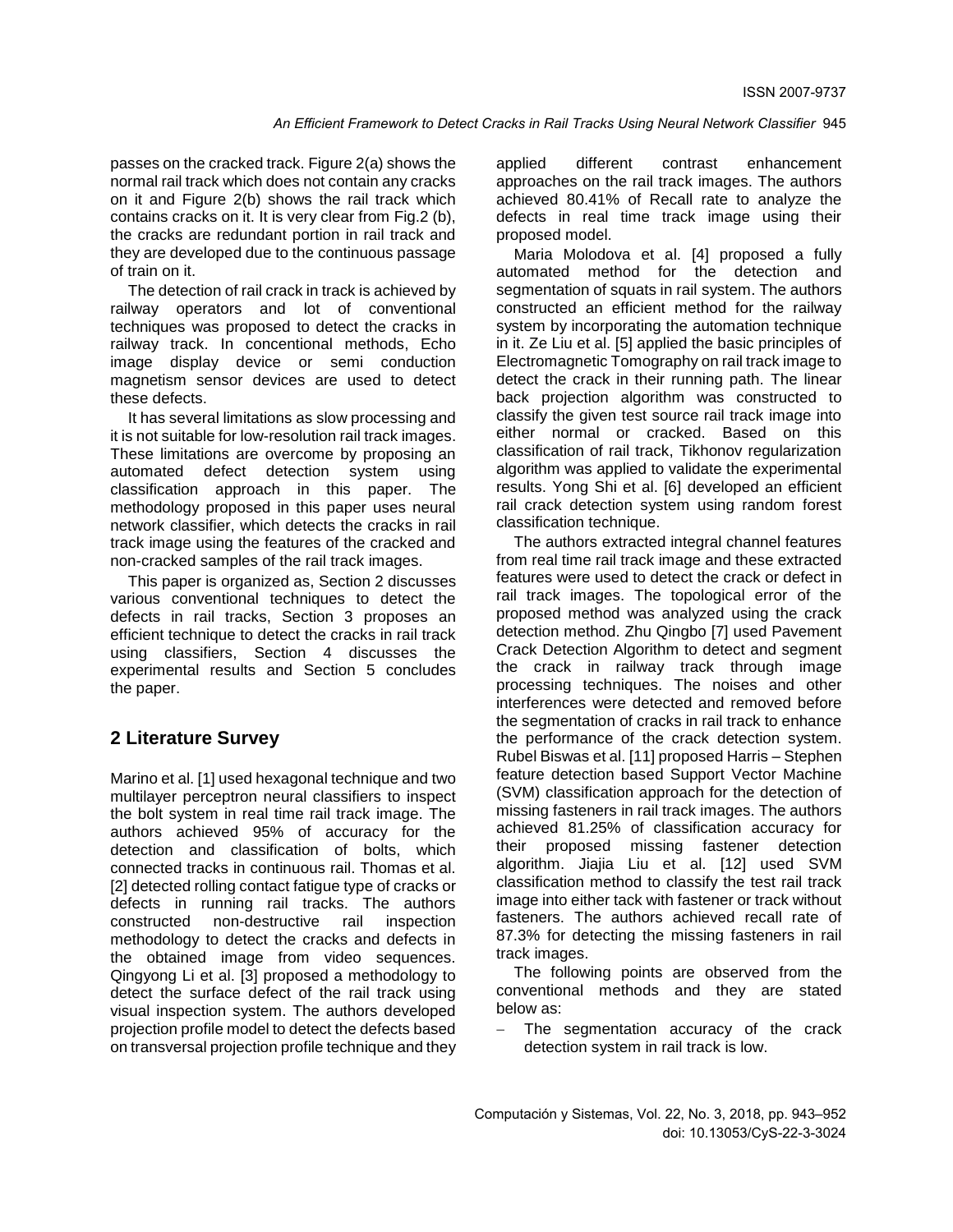

**Fig. 3.** Proposed Crack Detection Systems







**Fig. 4.** (a) Source track image (b) Preprocessed track image

 The conventional methods detected the crack only on high-resolution rail track images.

The classifier based rail track detection technique is proposed in this paper to overcome the limitations of the conventional methods.

The methodology proposed in this paper detects the crack in both low and high-resolution rail track images.

## **3 Proposed Methodology**

The flow of crack detection and segmentation methodology is depicted in Figure 3.

#### **3.1 Preprocessing**

It is used to enhance the track image to detect the crack in track.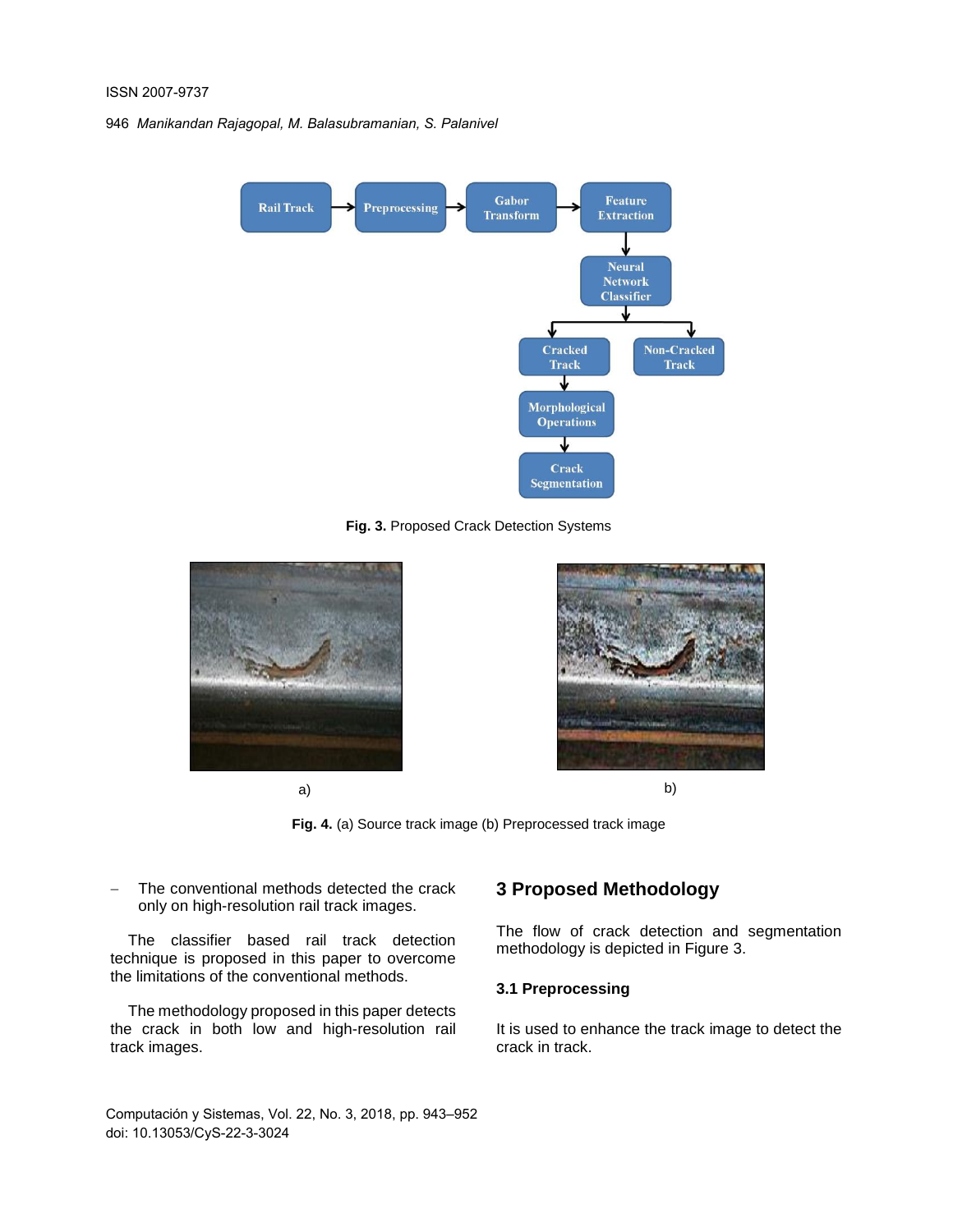*An Efficient Framework to Detect Cracks in Rail Tracks Using Neural Network Classifier* 947



**Fig. 5.** (a) Gabor Magnitude image (b) Gabor Orientation image



**Fig. 6.** (a) Morphologically processed image dilated image (b) Eroded image (c) Crack segmented image

The captured track image is converted into grey scale image. Adaptive histogram Equalization technique [5, 7] is applied on the track image to enhance the crack regions in track. It enhances the contrast of the track image which transforms the image value into its intensity value.

#### **3.2 Gabor Transform**

The multi resolution transform is used to convert the spatial domain image into multi resolution image, which is in the form of amplitude, frequency and phase. Conventional multi resolution transforms such as Discrete Wavelet Transform (DWT), Contourlet and Curvelet converted the spatial domain image into multi resolution image

with low accuracy. In order to overcome such limitations of the conventional classifiers, Gabor transform is used in this paper to obtain the multi resolution image from the spatial domain rail track image.

In this paper, the Gabor kernels are designed with five scales  $\gamma = \{1,2,3,4\}$  and four orientations θ={45°, 90°, 120°, 180° }.The Gabor kernel  $(g(x,y))$  is defined as:

$$
g(x,y) = \exp\left\{0.5\left(\frac{x'^2 + \gamma y'^2}{2\sigma^2}\right)\right\} \exp\left\{i\left(2\pi\frac{x'}{\lambda} + \varphi\right)\right\},\tag{1}
$$

$$
x' = x \cos\theta + y \sin\theta, \tag{2}
$$

$$
y' = -x \sin\theta + y \cos\theta. \tag{3}
$$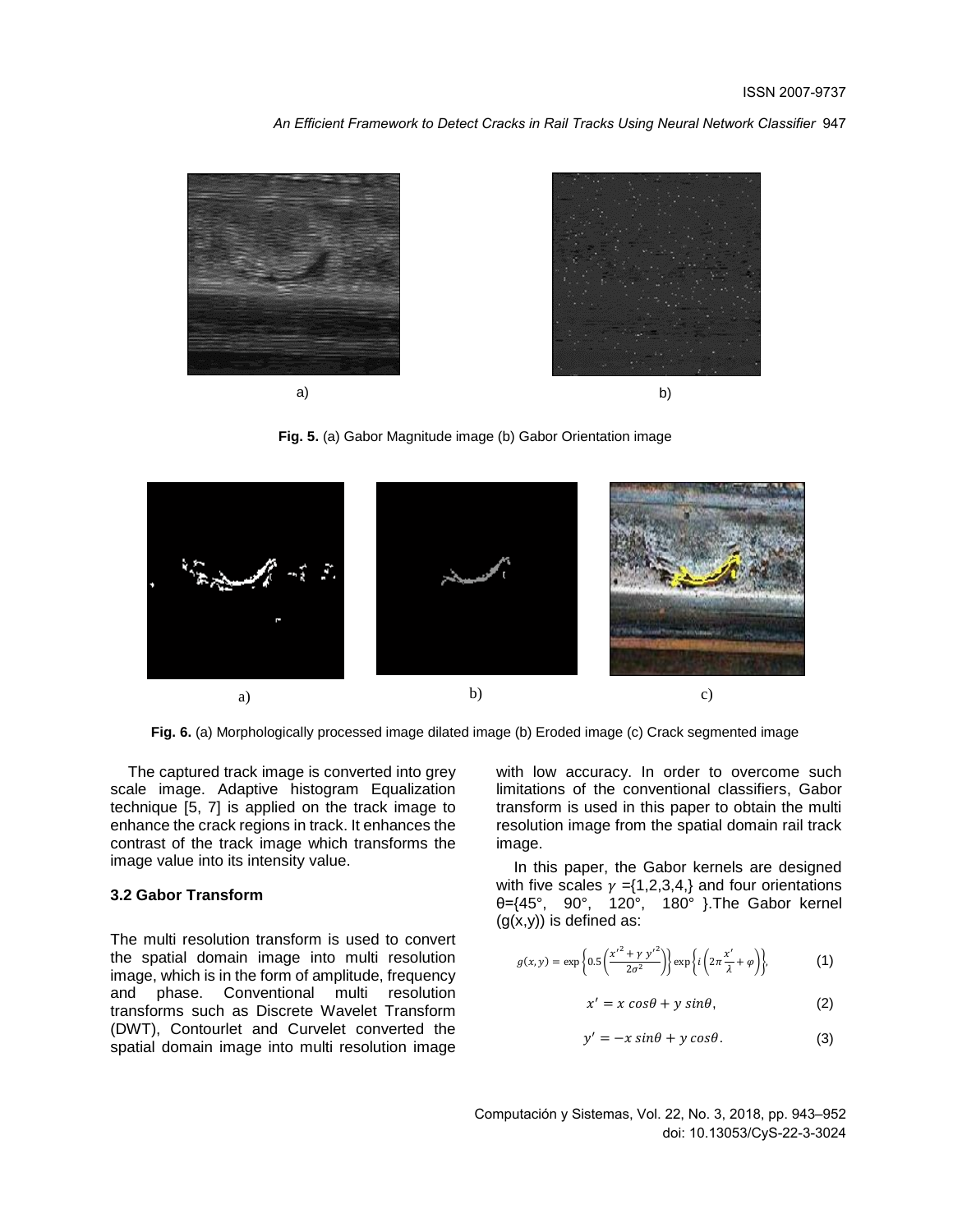| <b>GLCM</b><br>features | <b>Cracked</b>             | Non-<br>cracked            |
|-------------------------|----------------------------|----------------------------|
| Contrast                | $8.17 \times 10^{3}$       | $2.19 \times 10^{4}$       |
| Correlation             | $-0.0072$                  | 0.02                       |
| Energy                  | $3.21 \times 10^{-7}$<br>5 | $2.38 \times 10^{-7}$<br>5 |
| Homogeneity             | 0.092                      | 0.012                      |

**Table 2.** GLCM features for normal and cracked rail track test image samples

Table 2 shows the extracted GLCM features from the Gabor magnitude rail track image for the case of normal and cracked rail track images for the sample images.

Where as,  $\nu$  is the scaling factor which ranges from 1 to 4,  $\varphi$  is the orientation of the pixel and  $\lambda$  is the adjustable parameter, varies between 0 and 1. The coordinates of each pixel is represented by x and y, σ is the standard deviation.

The Gabor magnitude image and its phase or orientation image are shown in Figure 5(a) and Figure 5(b), respectively.

#### **3.3 Feature Extraction**

Features are extracted from the Gabor magnitude image and these are used to differentiate the cracked track image from the non-cracked track image by means of its energy characteristics. In this paper, Grey Level Co-occurrence Matrix (GLCM) features are extracted from the Gabor magnitude image for crack image classifications.

#### **3.3.1 GLCM Features**

The GLCM features are extracted from the GLCM matrix, which can be constructed directly from the Gabor magnitude image at different directions of the pixels such as 0°, 45°, 90° and 135° in the image. In this paper, the GLCM matrix is constructed at the pixel orientations of  $45^{\circ}$ . The maxima pixel value in the Gabor magnitude image is chosen as the number of rows and columns in the GLCM matrix. Then, the values in GLCM table are obtained by making 45<sup>0</sup> orientations at each pixel value in the Gabor orientation image.

The following GLCM feature are obtained from the GLCM matrix as:

$$
Contrast = \sum (|i - j|^2 \times p(i, j)),
$$
\n(4)

Energy = 
$$
\sum p(i, j)^2
$$
, (5)

Entropy = 
$$
-\sum p(i,j) [log_2 p(i,j)],
$$
 (6)

Correlation = 
$$
\sum (i - \mu i)(j - \mu j) \frac{p(i, j)}{[\sigma i, \sigma j]}
$$
. (7)

Here 'i' and 'j' relates the row and column of the GLCM matrix and p(i,j) represents the corresponding values in GLCM matrix. $'$   $\sigma'$  Depicts the variance of the GLCM matrix,  $\sigma i$  is the variance of the GLCM matrix with respect to index i and  $\sigma i$ is the variance of the GLCM matrix with respect to index j.µi and µj are the mean of the GLCM matrix with respect to row index i and column index j.

#### **3.3.2 LBP Features**

This feature correlates the center pixel with its surrounding pixels. Each surrounding pixel is compared with center pixel in order to produce the binary patterns. Surrounding pixel is greater than the center pixel, it will produce binary 1 and surrounding pixel is less than the center pixel, it will produce binary 0. These eight binary bits generates the single decimal value as binary pattern. The extraction procedure of LBP feature for the center pixel in 3\*3 windows is given as:

*LBP feature of center pixel in* 
$$
3 * 3
$$
 *window*

$$
= \sum_{p=0}^{P-1} s(g_p - g_c) * 2^p. \tag{8}
$$

Here  $q_p$  is surrounding pixels in 3\*3 window,  $q_c$ is the center pixel in 3\*3 window and P is the number of surrounding pixels for center pixel in 3\*3 window.

The function's' is given as:

$$
s(g_p - g_c) = 0; \text{ if } g_p > g_c,
$$
  

$$
s(g_p - g_c) = 1; \text{ if } g_p \le g_c.
$$
 (9)

The extracted LBP feature from the Gabor transformed rail track image is given as input pattern for neural network classifier.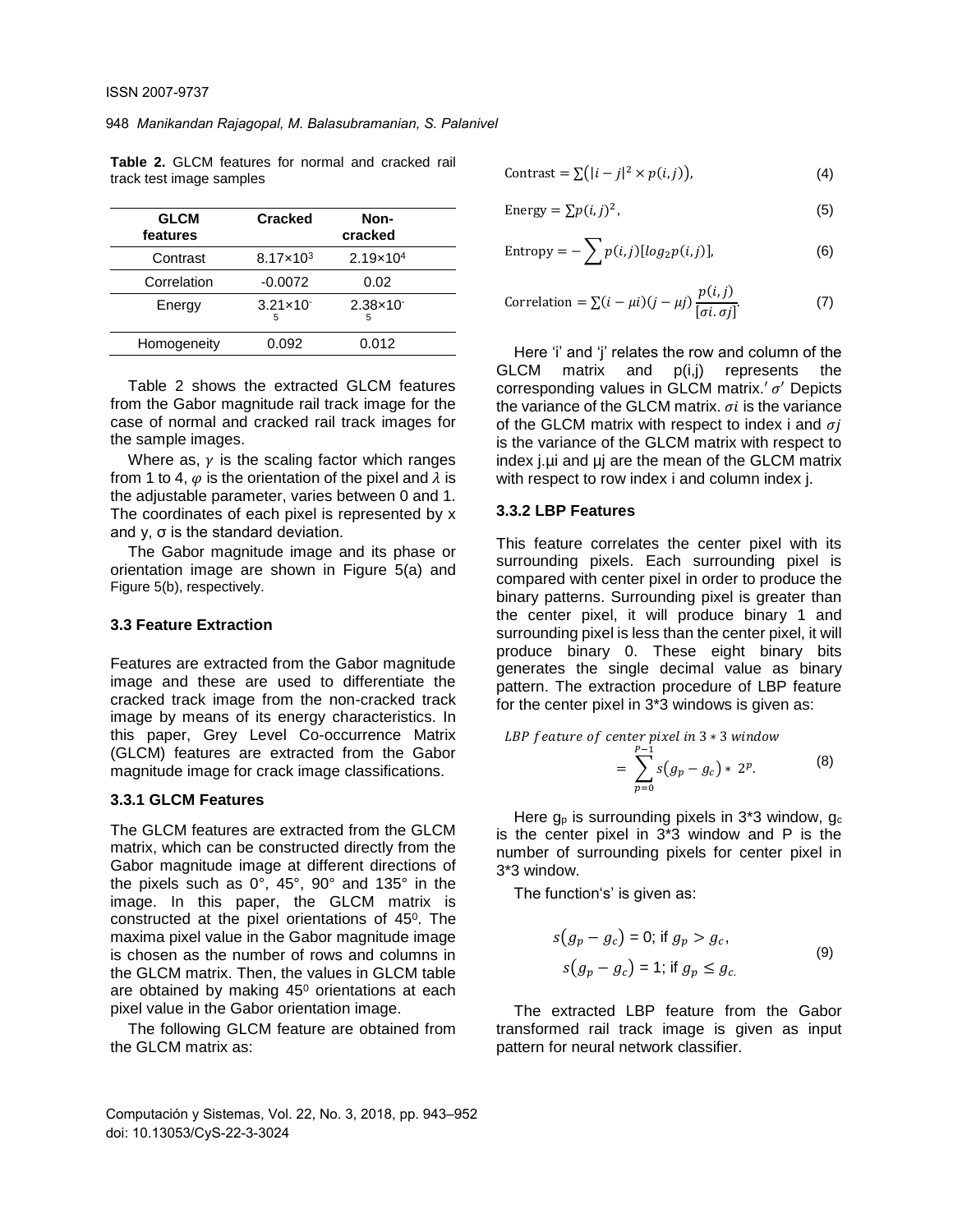*An Efficient Framework to Detect Cracks in Rail Tracks Using Neural Network Classifier* 949

| <b>Parameters</b> | <b>Experimental Results (%)</b> |  |  |
|-------------------|---------------------------------|--|--|
| Sensitivity       | 89.99                           |  |  |
| Specificity       | 98.96                           |  |  |
| Accuracy          | 94.9                            |  |  |

**Table 3.** Performance analysis



Fig. 7. (a) Source track images, (b) Ground truth images, (c) Crack detection by proposed method.

#### **3.4 Neural Network Classifier**

Classifier is used to detect the running rail track image into either crack free or cracked image. Conventional classifiers such as SVM, Principal Component Analysis (PCA), classified the rail track image for defect detection with low classification accuracy. In this paper, Neural Network (NN) classifier is used for the classification of rail track image into either crack free or cracked image. The NN classifier has two types as Radial neural network and Feed Forward Back Propagation (FFBP) neural networks.

This paper uses (FFBP) neural networks for the detection of track images which can be operated in training and testing modes. In training mode of this

classifier, the extracted features from both cracked and crack free rail track images are trained which produces trained pattern.

In testing mode of this classifier, the extracted features from the running rail track image is classified with respect to the trained pattern and its produces either low or high value. The low value of this classifier indicates the test image is crack free and high value of this classifier indicates the test image is cracked. Further, the cracks in the classifier image are detected using morphological operations.

It produces dilation and erosion images, which subtracts the eroded image (Figure 6(b)) from the dilated image (Figure 6(a)) to obtain the cracked regions in the classified image (Figure 6(c)).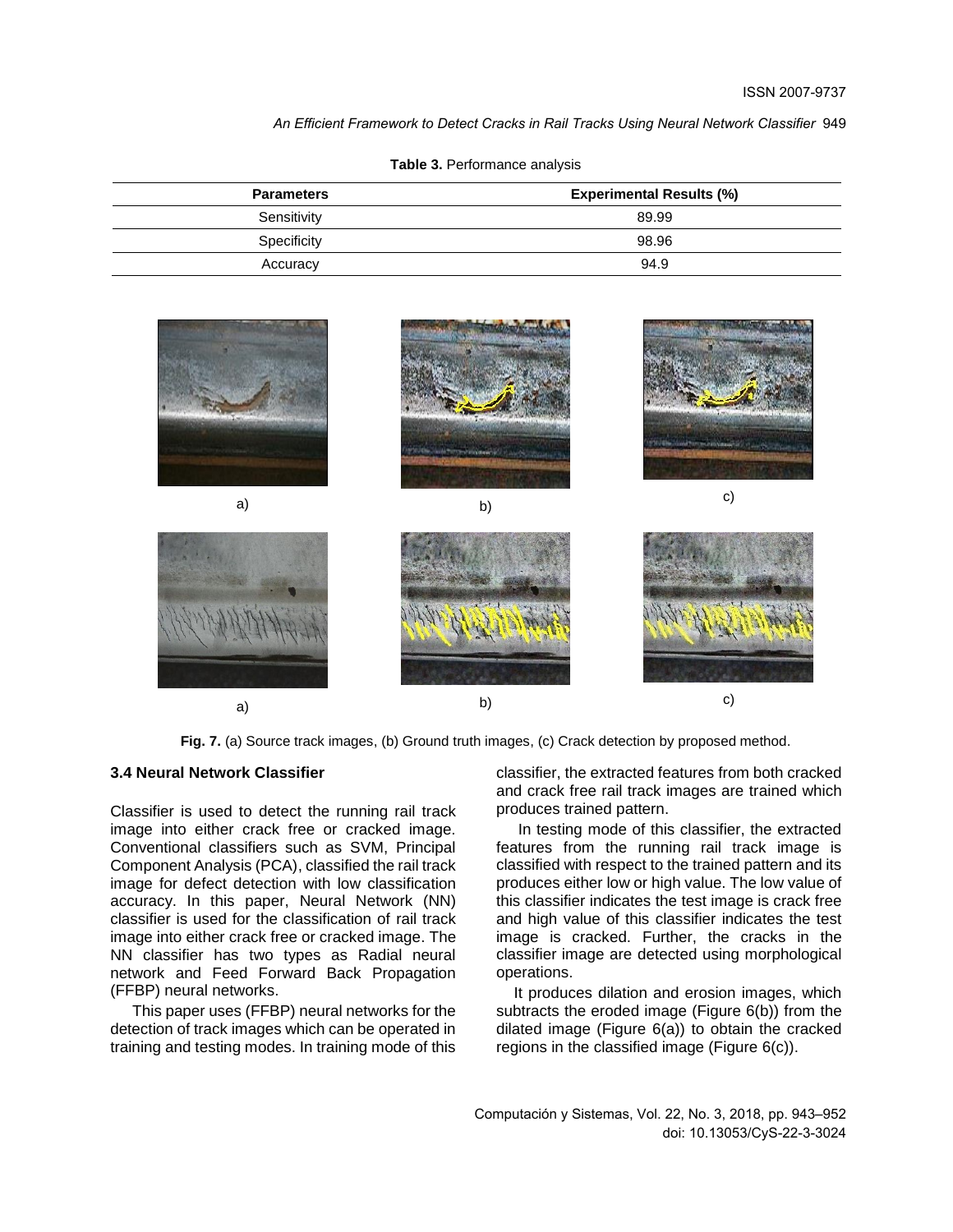**Table 4.** Performance comparisons of proposed method with conventional methods in terms of sensitivity, specificity and accuracy

| <b>Parameters</b>      | Sensitivity (%) | Specificity (%) | Accuracy (%) |
|------------------------|-----------------|-----------------|--------------|
| Proposed Method        | 89.99           | 98.96           | 94.9         |
| Q. Zhu et al.[7]       | 81.27           | 91.28           | 87.75        |
| L. Ze et al. $[5]$     | 78.93           | 94.96           | 87.98        |
| L. Qingyong et al. [3] | 82.18           | 95.37           | 89.71        |

**Table 5.** Performance comparisons of proposed method with conventional methods in terms of features

| Methodology                  | <b>Features</b>                    | Sensitivity (%) | Specificity (%) | Accuracy (%) |
|------------------------------|------------------------------------|-----------------|-----------------|--------------|
| Proposed Method              | GLCM+LBP                           | 89.99           | 98.96           | 94.9         |
| Arivazhagan et<br>al. (2015) | <b>Fractal texture</b><br>features | 81.27           | 91.28           | 87.75        |
| Liu et al. (2015)            | Haar-like features                 | 78.93           | 94.96           | 87.98        |

Table 5, shows the performance comparisons of proposed method with conventional methods interms features. In this paper, GLCM integrated with LBP features are extracted for rail track image classifications. This proposed method achieved 91.87% of sensitivity, 99.19% specificity and 98.65% of accuracy

### **4 Results and Discussion**

The proposed rail track crack detection system using feed forward neural network classifier is simulated using MATLAB 2014 version with 1GB RAM in Intel Pentium Core-2-Duo processor. The performance of the proposed crack detection system is analyzed in terms of sensitivity, specificity and accuracy with respect to ground truth images. The performance evaluation parameters are given as:

Sensitivity (Se) = TP/ (TP+FN), (8)

$$
Specificity (Sp) = TN/(TN + FP), \tag{9}
$$

$$
Accuracy (Acc) = (TP + TN) / (TP + FN + TN + FP).
$$
 (10)

Here TP is True Positive, which is the number of correctly segmented crack pixels, TN, is the True Negative which is the number of correctly segmented non-crack pixels. FP is False Positive

Computación y Sistemas, Vol. 22, No. 3, 2018, pp. 943–952 doi: 10.13053/CyS-22-3-3024

which is the number of wrongly segmented crack pixels and FN is the False Negative which is the number of wrongly segmented non-crack pixels in rail track. Table 3 shows the performance analysis of the proposed rail crack detection system. The proposed system stated in this paper achieves 89.99% of sensitivity, 98.96% of specificity and 94.9% of accuracy. The proposed method is tested on 100 rail track images and the proposed method correctly classifies 95 images. The classification accuracy of the proposed system is 95%.

Table 4 shows the performance comparisons of the proposed rail crack detection system with conventional techniques as L. Qingyong et al. [3], L. Ze et al. [5] and Q. Zhu et al. [7]. The conventional methods Q. Zhu et al. [7] achieved 81.27% of sensitivity, 91.28% of specificity and 87.75% of accuracy; Ze Liu et al.<sup>5</sup> achieved 78.93% of sensitivity, 94.96% of specificity and 87.98% of accuracy. L. Qingyong et al. [3]achieved 82.18% of sensitivity, 95.37% specificity and 89.71% of accuracy. The reason behind the low accuracy which was obtained by the conventional methods is its low clarity.

Another main criteria is that the present conventional methods detected and segmented the rail track crack in high resolution images only. The proposed method for the detection of cracks in rail track works on both low and high resolution rail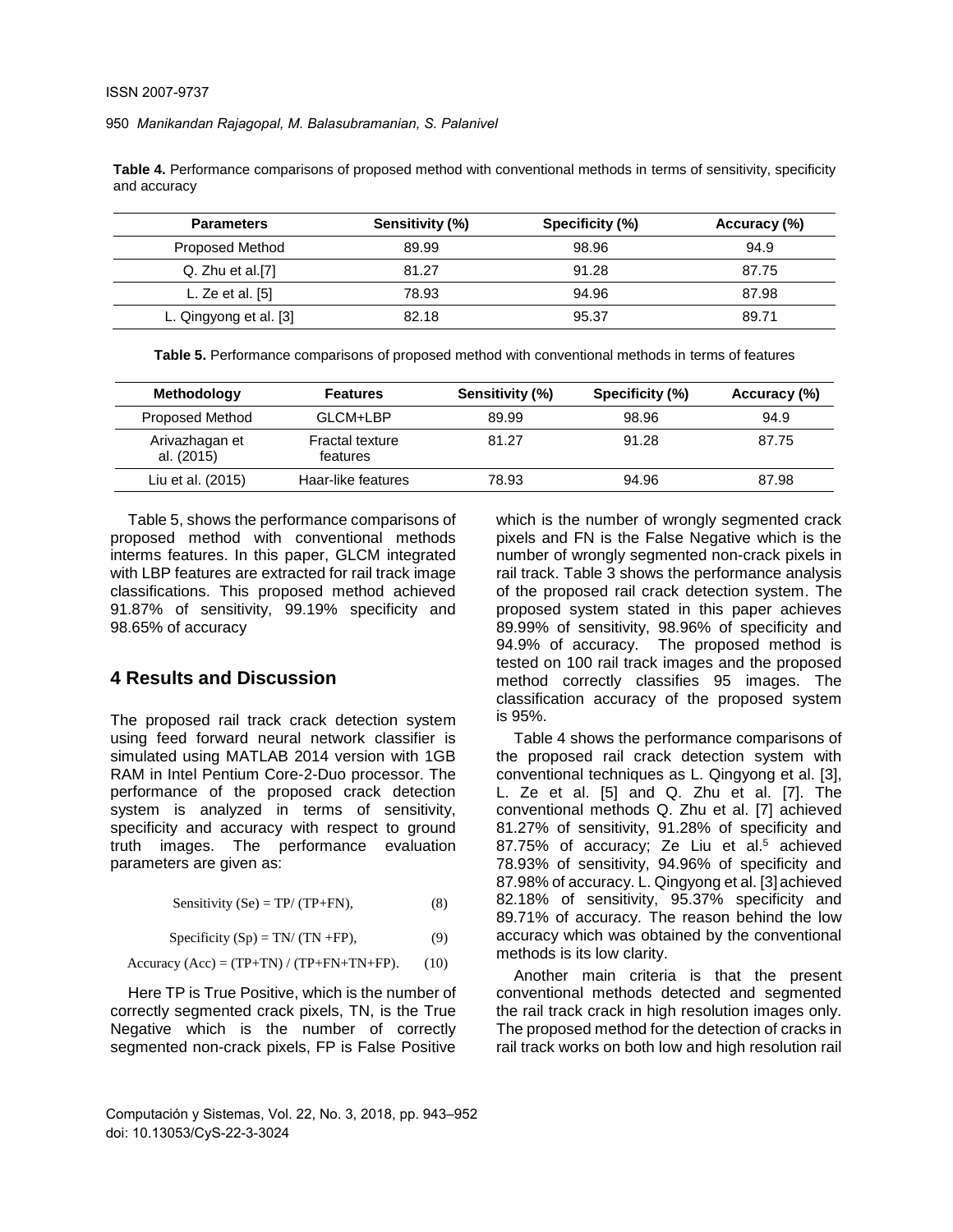track images. Q. Zhu et al. [7] method used Pavement Crack Detection Algorithm (PCDA) for the detection of cracks in rail tracks. This method detected only outlier edges of the cracks in rail tracks which degraded the performance of their proposed method. Hence, the accuracy rate of this method was low when compared with the methodology stated in this paper. The proposed methodology stated in this paper detects interior and outlier edges of the cracks in rail tracks which improves the accuracy rate. L. Ze et al. [5] and L. Qingyong et al. [3] detected the cracks in rail tracks in an automated manner. Still, these methods are suitable for the detection of cracks in high resolution images. These methods produced unsatisfactory results in low resolution images. These limitations are overcome by the methodology proposed in this paper, which is suitable for both low and high-resolution rail images.

### **5 Conclusion**

In this paper, feed forward neural network classifier based crack detection in rail track is proposed to detect and segment the cracks or defects in rail track images. The proposed method enhances the track image using adaptive histogram equalization technique and further feature are extracted from the enhanced rail track image.

These extracted features are trained and classified using neural network classifier which classifies the rail track image into either cracked or non-cracked image. The proposed system stated in this paper achieves 89.99% of sensitivity, 98.96% of specificity and 94.9% of accuracy. In future, this work can be extended for the detection of cracks in video images. The methodology presented in this paper can also be extended to detect the missing fastener in rail tracks.

#### **References**

**1. Marino, F., Distante, A., Mazzeo, P., & Stella, E. (2007).** A real-time visual inspection system for railway maintenance: automatic hexagonal-headed bolts detection. *IEEE Trans. Syst., Man, Cybern. C, Appl. Rev.,* Vol. 37, No. 3, pp. 418–28.

- **2. Thomas, H., Heckel, T., & Hanspac, G. (2007).** Advantage of a combined ultrasonic and eddy current examination for railway inspection trains. *Insight-Non-Destructive Testing and Condition Monitoring,* Vol. 49, No. 6, pp. 341–344.
- **3. Qingyong, L. & Shengwei, R. (2012).** A Real-Time Visual Inspection System for Discrete Surface Defects of Rail Heads. *IEEE Transactions on Instrumentation and Measurement,* Vol. 61, No. 8, pp. 2189–2199.
- **4. Molodova, M., Li, Z., Nuñez, A., & Dollevoet, R. (2014).** Automatic Detection of Squats in Railway Infrastructure. *IEEE Transactions on Intelligent Transportation Systems,* Vol. 15, No. 5, pp. 1980– 1990. DOI: 10.1109/TITS.2014.2307955.
- **5. Ze, L., Wen, L., Fangqi, X., Junyan-Xiafang, X., Bu, B., & Zheng, Y. (2015).** Electromagnetic Tomography Rail Defect Inspection. *IEEE Transactions on Magnetics*, Vol. 51, No. 10, pp. 1–7.
- **6. Yong, S., Limeng, C., Zhiquan, Q., Fan, M., & Zhensong, C. (2016).** Automatic Road Crack Detection Using Random Structured Forests. *IEEE Transactions on Intelligent Transportation Systems*, Vol. 17, No. 12, pp. 3434–45.
- **7. Zhu, Q. (2016).** Pavement Crack Detection Algorithm Based on Image Processing Analysis. *Proceeding of 8th International Conf. on Intelligent Human-Machine Systems and Cybernetics (IHMSC)*, pp. 15–18.
- **8. Mandriota, C., Nitti, M., Ancona, N., Stella, E., & Distante, A. (2004).** Filterbased feature selection for rail defect detection. *Machine Vision Applications*, Vol. 15, No. 4, pp. 179–85.
- **9. Neethu, M., Sasi, K., & Jayasree, V. (2013).** Contrast Limited Adaptive Histogram Equalization for Qualitative Enhancement of Myocardial Perfusion Images. *International Journal of machine learning Engineering*, Vol. 11, No. 3, pp. 1–10.
- **10. Rajesh, G., Bhawna, M., & Sheetal, G. (2011).** Histogram Equalization Techniques for Image Enhancement, *International Journal of Electronics & Communication Technology*, Vol. 2, No. 1, pp. 1–16.
- **11. Biswas, R., Ahmed-Khan, R., Islam, S., & Uddin, J. (2016).** A Novel Approach to Detect and Classify the Defective of Missing Rail Anchors in Real-time. *International Journal of Emerging Technology and Advanced Engineering*, Vol. 6, No. 12, pp. 270–276.
- **12. Liu, J., Li, B., Xiong, Y., He, B., & et al. (2015).** Integrating the Symmetry Image and Improved Sparse Representation for Railway Fastener Classification and Defect Recognition. *Mathematical Problems in Engineering,* Vol. 2015, No. 1, pp. 1–11.